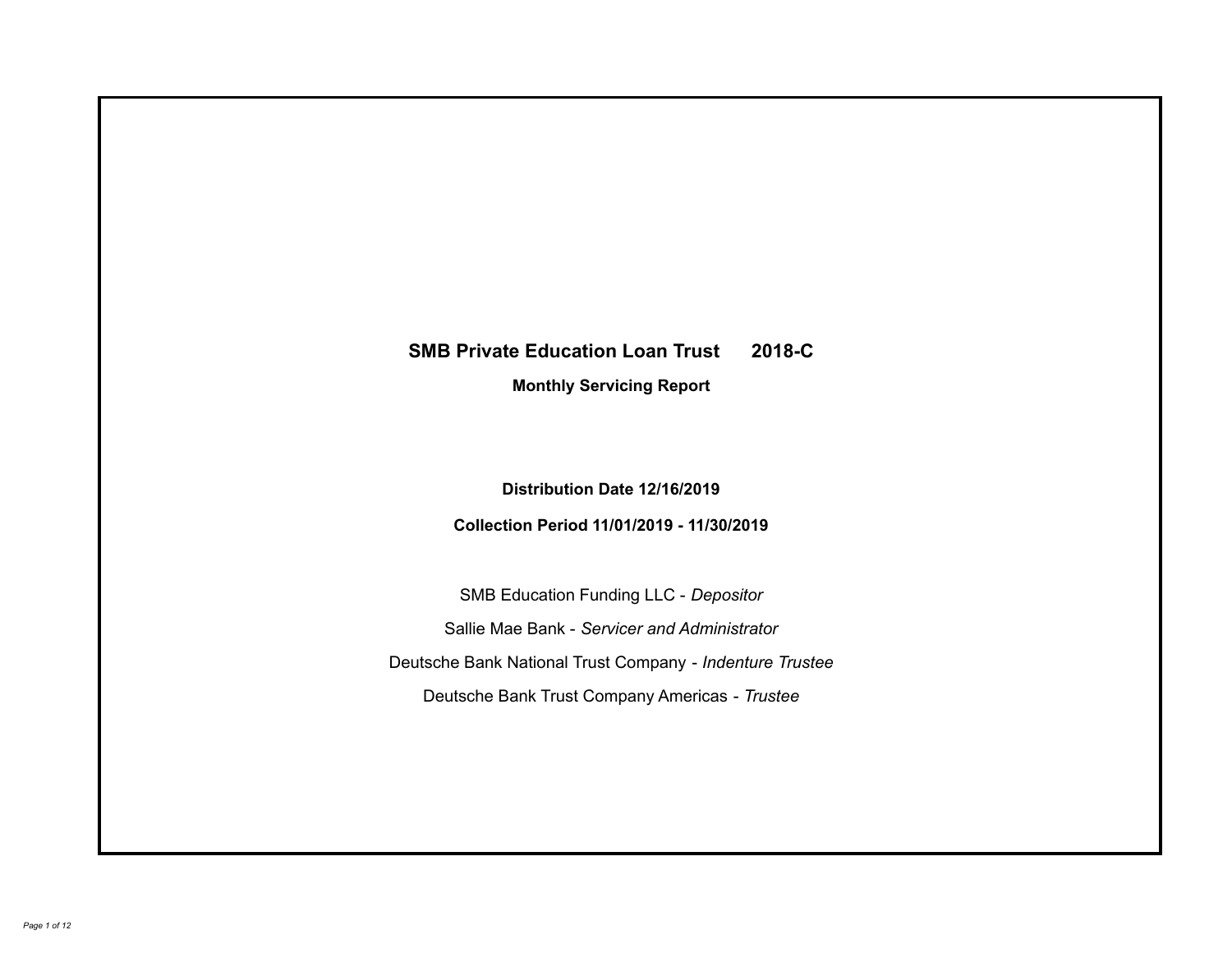| Α | <b>Student Loan Portfolio Characteristics</b>   |                                              | <b>Settlement Date</b><br>09/19/2018 | 10/31/2019            | 11/30/2019            |
|---|-------------------------------------------------|----------------------------------------------|--------------------------------------|-----------------------|-----------------------|
|   | <b>Principal Balance</b>                        |                                              | \$557,492,029.76                     | \$477,376,361.23      | \$476,374,246.90      |
|   | Interest to be Capitalized Balance              |                                              | 38,025,828.51                        | 38,532,484.07         | 33,367,604.89         |
|   | Pool Balance                                    |                                              | \$595,517,858.27                     | \$515,908,845.30      | \$509,741,851.79      |
|   | Weighted Average Coupon (WAC)                   |                                              |                                      |                       |                       |
|   |                                                 | WAC1 (Contractual Interest Rate on the Loan) | 9.74%                                | 9.56%                 | 9.46%                 |
|   |                                                 | WAC2 (Average of Applicable Interest Rate)   | 9.70%                                | 9.51%                 | 9.42%                 |
|   | WAC3 (Average of Actual Interest Rate)          |                                              | 9.62%                                | 9.43%                 | 9.33%                 |
|   | Weighted Average Remaining Term                 |                                              | 137.72                               | 133.20                | 132.92                |
|   | Number of Loans                                 |                                              | 48,318                               | 41,998                | 41,460                |
|   | Number of Borrowers<br>Pool Factor              |                                              | 46,914                               | 40,819<br>0.866319688 | 40,307<br>0.855964006 |
|   | Since Issued Total Constant Prepayment Rate (1) |                                              |                                      | 11.33%                | 11.38%                |
|   |                                                 |                                              |                                      |                       |                       |
| B | <b>Debt Securities</b>                          | <b>Cusip/Isin</b>                            | 11/15/2019                           |                       | 12/16/2019            |
|   | A <sub>1</sub>                                  | 78449QAA5                                    | \$54,326,999.85                      |                       | \$46,534,034.58       |
|   | A <sub>2</sub> A                                | 78449QAB3                                    | \$219,000,000.00                     |                       | \$219,000,000.00      |
|   | A2B                                             | 78449QAC1                                    | \$108,000,000.00                     |                       | \$108,000,000.00      |
|   | B                                               | 78449QAD9                                    | \$40,000,000.00                      |                       | \$40,000,000.00       |
|   |                                                 |                                              |                                      |                       |                       |
| С | <b>Certificates</b>                             | <b>Cusip/Isin</b>                            | 11/15/2019                           |                       | 12/16/2019            |
|   | Residual                                        | 78449Q107                                    | \$100,000.00                         |                       | \$100,000.00          |
|   |                                                 |                                              |                                      |                       |                       |
| D | <b>Account Balances</b>                         |                                              | 11/15/2019                           |                       | 12/16/2019            |
|   | Reserve Account Balance                         |                                              | \$1,508,827.00                       |                       | \$1,508,827.00        |
|   |                                                 |                                              |                                      |                       |                       |
| E | <b>Asset / Liability</b>                        |                                              | 11/15/2019                           |                       | 12/16/2019            |
|   | Overcollateralization Percentage                |                                              | 18.33%                               |                       | 18.87%                |
|   | Specified Overcollateralization Amount          |                                              | \$128,977,211.33                     |                       | \$127,435,462.95      |
|   | <b>Actual Overcollateralization Amount</b>      |                                              | \$94.581.845.45                      |                       | \$96.207.817.21       |

(1) For additional information, see 'Since Issued CPR Methodology' found on page 11 of this report.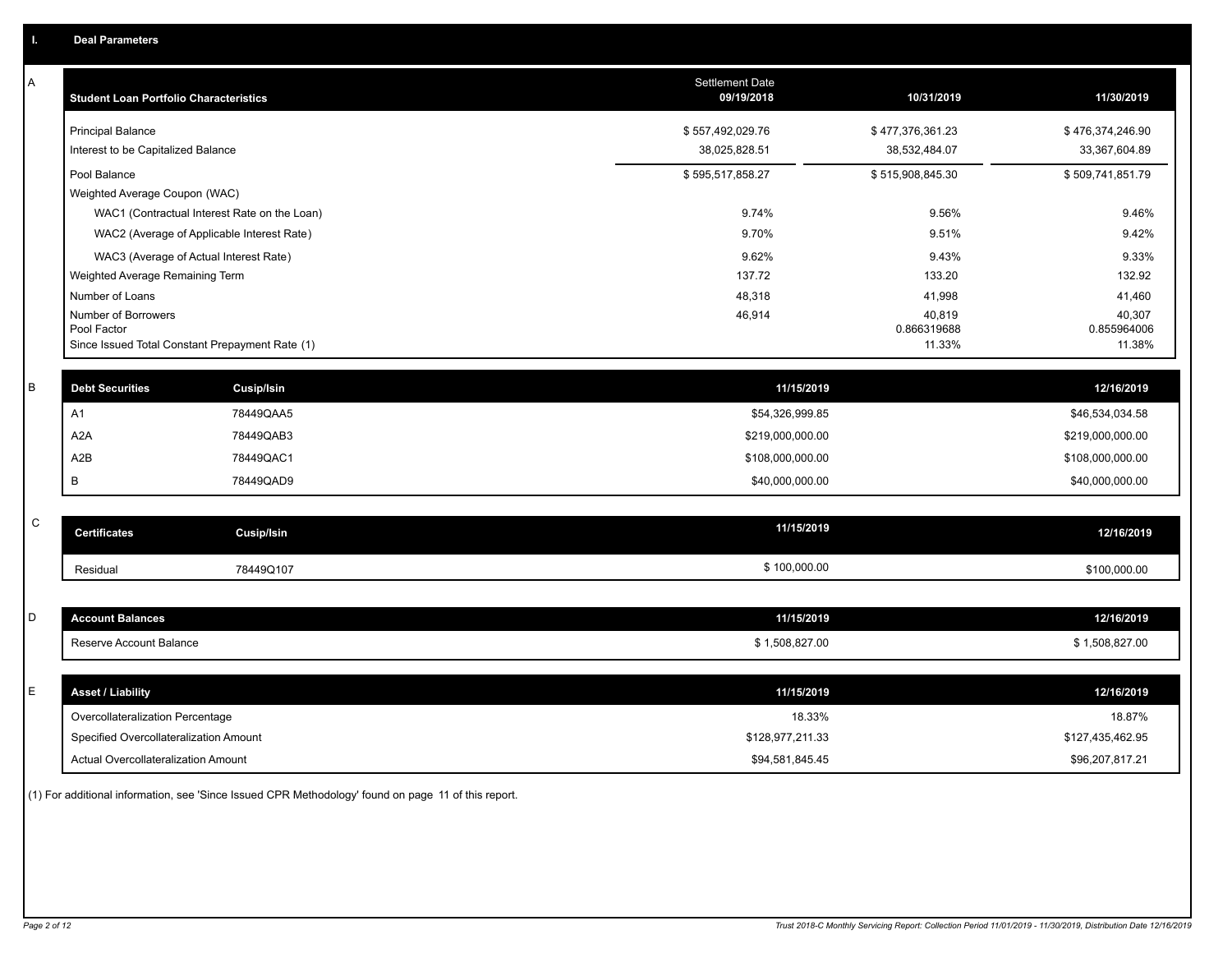### **II. 2018-C Trust Activity 11/01/2019 through 11/30/2019**

| A | <b>Student Loan Principal Receipts</b>                           |                |  |
|---|------------------------------------------------------------------|----------------|--|
|   | <b>Borrower Principal</b>                                        | 6,678,060.28   |  |
|   | <b>Consolidation Activity Principal</b>                          | 0.00           |  |
|   | Seller Principal Reimbursement                                   | 0.00           |  |
|   | Servicer Principal Reimbursement                                 | 0.00           |  |
|   | Delinquent Principal Purchases by Servicer                       | 0.00           |  |
|   | <b>Other Principal Deposits</b>                                  | 117,897.23     |  |
|   | <b>Total Principal Receipts</b>                                  | \$6,795,957.51 |  |
| В | <b>Student Loan Interest Receipts</b>                            |                |  |
|   | <b>Borrower Interest</b>                                         | 2,403,106.84   |  |
|   | <b>Consolidation Activity Interest</b>                           | 0.00           |  |
|   | Seller Interest Reimbursement                                    | 0.00           |  |
|   | Servicer Interest Reimbursement                                  | 0.00           |  |
|   | Delinquent Interest Purchases by Servicer                        | 0.00           |  |
|   | <b>Other Interest Deposits</b>                                   | 7,253.99       |  |
|   | <b>Total Interest Receipts</b>                                   | \$2,410,360.83 |  |
| C | <b>Recoveries on Realized Losses</b>                             | \$44,488.22    |  |
| D | <b>Investment Income</b>                                         | \$13,495.75    |  |
| Ε | <b>Funds Borrowed from Next Collection Period</b>                | \$0.00         |  |
| F | <b>Funds Repaid from Prior Collection Period</b>                 | \$0.00         |  |
| G | Loan Sale or Purchase Proceeds                                   | \$0.00         |  |
| н | Initial Deposits to Distribution Account                         | \$0.00         |  |
|   | <b>Excess Transferred from Other Accounts</b>                    | \$0.00         |  |
| J | <b>Borrower Benefit Reimbursements</b>                           | \$0.00         |  |
| Κ | <b>Other Deposits</b>                                            | \$0.00         |  |
| L | <b>Other Fees Collected</b>                                      | \$0.00         |  |
| М | <b>AVAILABLE FUNDS</b>                                           | \$9,264,302.31 |  |
| N | Non-Cash Principal Activity During Collection Period             | \$5,793,843.18 |  |
| O | Aggregate Purchased Amounts by the Depositor, Servicer or Seller | \$125,151.22   |  |
| P | Aggregate Loan Substitutions                                     | \$0.00         |  |
|   |                                                                  |                |  |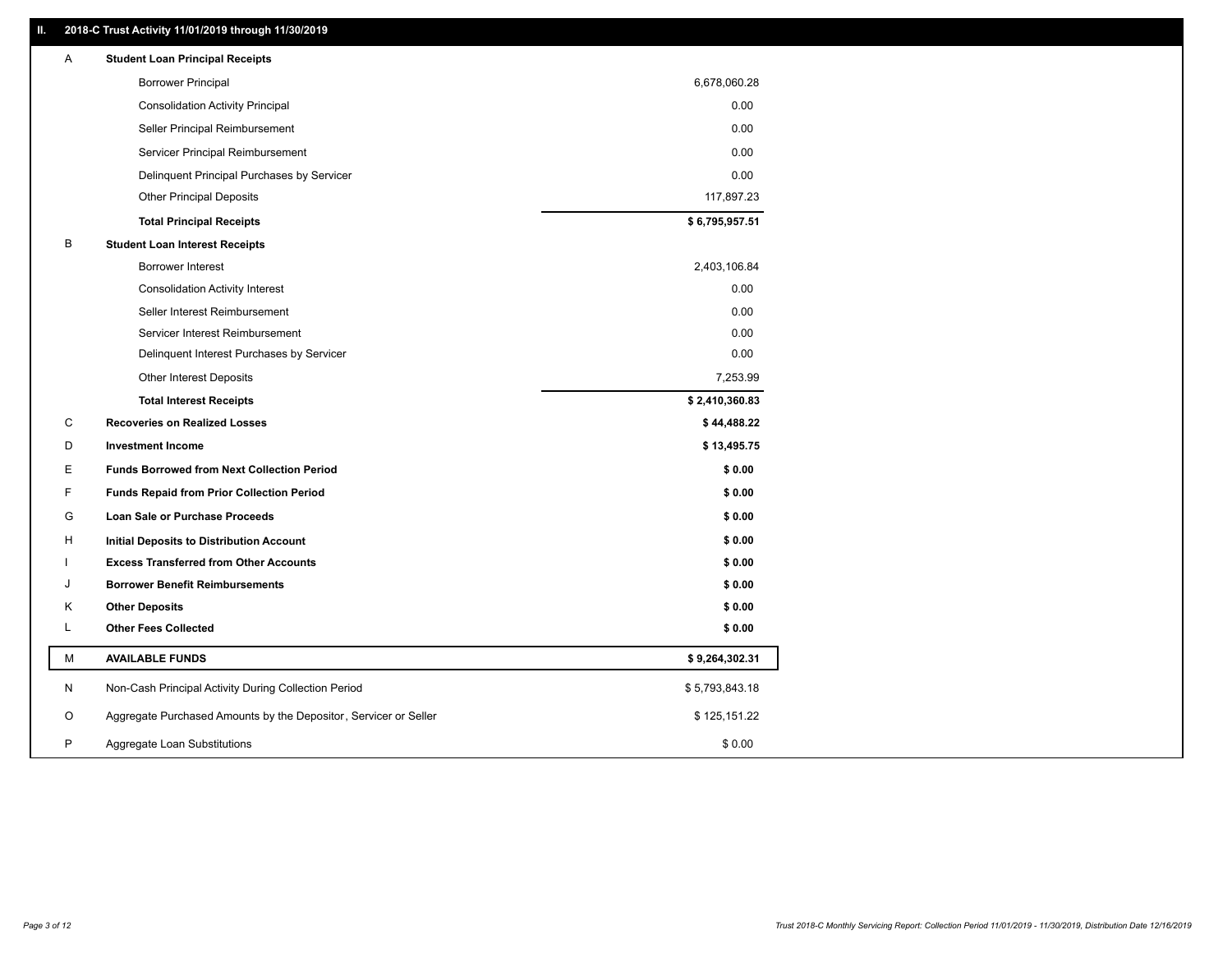|                   |                       |                          |         |                                                           | <b>Loans by Repayment Status</b> |                            |                          |         |                                                           |                |                            |
|-------------------|-----------------------|--------------------------|---------|-----------------------------------------------------------|----------------------------------|----------------------------|--------------------------|---------|-----------------------------------------------------------|----------------|----------------------------|
|                   |                       |                          |         | 11/30/2019                                                |                                  |                            |                          |         | 10/31/2019                                                |                |                            |
|                   |                       | <b>Wtd Avg</b><br>Coupon | # Loans | Principal and<br><b>Interest Accrued</b><br>to Capitalize | % of Principal                   | % of Loans in<br>Repay (1) | <b>Wtd Avg</b><br>Coupon | # Loans | Principal and<br><b>Interest Accrued</b><br>to Capitalize | % of Principal | % of Loans in<br>Repay (1) |
| INTERIM:          | IN SCHOOL             | 10.31%                   | 5,597   | \$79,394,400.89                                           | 15.575%                          | $-$ %                      | 10.39%                   | 5,612   | \$79,016,451.00                                           | 15.316%        | $-$ %                      |
|                   | GRACE                 | 10.07%                   | 1,454   | \$21,107,910.60                                           | 4.141%                           | $-$ %                      | 10.09%                   | 2,927   | \$41,118,009.80                                           | 7.970%         | $-$ %                      |
|                   | <b>DEFERMENT</b>      | 9.99%                    | 1,884   | \$23,438,838.74                                           | 4.598%                           | $-$ %                      | 10.07%                   | 1,877   | \$23,101,860.55                                           | 4.478%         | $-$ %                      |
| <b>REPAYMENT:</b> | <b>CURRENT</b>        | 9.01%                    | 30,652  | \$359,286,212.39                                          | 70.484%                          | 93.127%                    | 9.07%                    | 29,776  | \$346,679,909.75                                          | 67.198%        | 93.025%                    |
|                   | 31-60 DAYS DELINQUENT | 10.12%                   | 456     | \$5,889,861.43                                            | 1.155%                           | 1.527%                     | 10.10%                   | 436     | \$5,654,437.37                                            | 1.096%         | 1.517%                     |
|                   | 61-90 DAYS DELINQUENT | 10.04%                   | 183     | \$2,207,157.13                                            | 0.433%                           | 0.572%                     | 10.33%                   | 194     | \$2,401,015.58                                            | 0.465%         | 0.644%                     |
|                   | > 90 DAYS DELINQUENT  | 10.54%                   | 112     | \$1,500,911.81                                            | 0.294%                           | 0.389%                     | 10.51%                   | 103     | \$1,518,617.04                                            | 0.294%         | 0.407%                     |
|                   | FORBEARANCE           | 9.23%                    | 1,122   | \$16,916,558.80                                           | 3.319%                           | 4.385%                     | 9.30%                    | 1,073   | \$16,418,544.21                                           | 3.182%         | 4.406%                     |
| <b>TOTAL</b>      |                       |                          | 41,460  | \$509,741,851.79                                          | 100.00%                          | 100.00%                    |                          | 41,998  | \$515,908,845.30                                          | 100.00%        | 100.00%                    |

Percentages may not total 100% due to rounding  $\star$ 

1 Loans classified in "Repayment" include any loan for which interim interest only, \$25 fixed payments or full principal and interest payments are due.

|                         |                                                                                                                                                                                |                          |         |                                                           | <b>Loans by Borrower Status</b> |                                |                          |         |                                                                  |                |                                |
|-------------------------|--------------------------------------------------------------------------------------------------------------------------------------------------------------------------------|--------------------------|---------|-----------------------------------------------------------|---------------------------------|--------------------------------|--------------------------|---------|------------------------------------------------------------------|----------------|--------------------------------|
|                         |                                                                                                                                                                                |                          |         | 11/30/2019                                                |                                 |                                |                          |         | 10/31/2019                                                       |                |                                |
|                         |                                                                                                                                                                                | <b>Wtd Avg</b><br>Coupon | # Loans | Principal and<br><b>Interest Accrued</b><br>to Capitalize | % of Principal                  | % of Loans in<br>P&I Repay (2) | <b>Wtd Avg</b><br>Coupon | # Loans | <b>Principal and</b><br><b>Interest Accrued</b><br>to Capitalize | % of Principal | % of Loans in<br>P&I Repay (2) |
| INTERIM:                | IN SCHOOL                                                                                                                                                                      | 9.77%                    | 11,188  | \$159,458,876.91                                          | 31.282%                         | $-$ %                          | 9.85%                    | 11,216  | \$159,074,591.89                                                 | 30.834%        | $-$ %                          |
|                         | GRACE                                                                                                                                                                          | 9.47%                    | 2,872   | \$41,793,879.56                                           | 8.199%                          | $-$ %                          | 9.56%                    | 5,754   | \$81,806,095.41                                                  | 15.857%        | $-$ %                          |
|                         | <b>DEFERMENT</b>                                                                                                                                                               | 9.64%                    | 3,432   | \$41,579,641.01                                           | 8.157%                          | $-$ %                          | 9.72%                    | 3,452   | \$41,374,401.05                                                  | 8.020%         | $-$ %                          |
| P&I REPAYMENT:          | <b>CURRENT</b>                                                                                                                                                                 | 8.95%                    | 22,154  | \$241,140,629.74                                          | 47.306%                         | 90.345%                        | 8.97%                    | 19,828  | \$208,433,866.49                                                 | 40.401%        | 89.206%                        |
|                         | 31-60 DAYS DELINQUENT                                                                                                                                                          | 10.17%                   | 412     | \$5,339,939.31                                            | 1.048%                          | 2.001%                         | 10.05%                   | 395     | \$5,159,643.79                                                   | 1.000%         | 2.208%                         |
|                         | 61-90 DAYS DELINQUENT                                                                                                                                                          | 10.00%                   | 175     | \$2,124,801.78                                            | 0.417%                          | 0.796%                         | 10.34%                   | 180     | \$2,171,183.84                                                   | 0.421%         | 0.929%                         |
|                         | > 90 DAYS DELINQUENT                                                                                                                                                           | 10.57%                   | 105     | \$1,387,524.68                                            | 0.272%                          | 0.520%                         | 10.50%                   | 100     | \$1,470,518.62                                                   | 0.285%         | 0.629%                         |
|                         | FORBEARANCE                                                                                                                                                                    | 9.23%                    | 1,122   | \$16,916,558.80                                           | 3.319%                          | 6.338%                         | 9.30%                    | 1,073   | \$16,418,544.21                                                  | 3.182%         | 7.027%                         |
| <b>TOTAL</b><br>$\star$ | Percentages may not total 100% due to rounding<br>2 Loans classified in "P&I Repayment" includes only those loans for which scheduled principal and interest payments are due. |                          | 41,460  | \$509,741,851.79                                          | 100.00%                         | 100.00%                        |                          | 41,998  | \$515,908,845.30                                                 | 100.00%        | 100.00%                        |

WAC reflects WAC3 To conform with company standard reporting these sections now include Princial and Interest Accrued to Capitalize .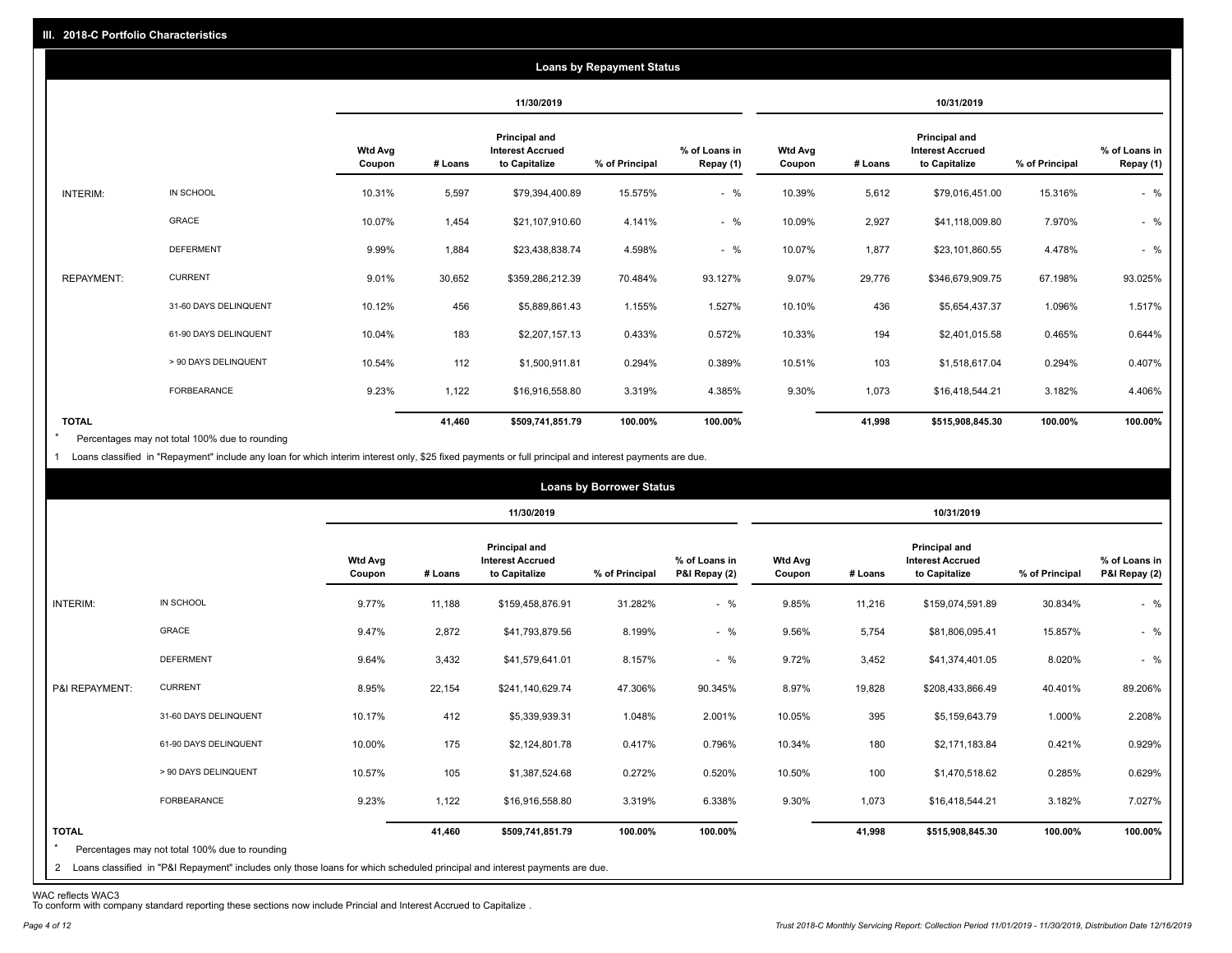|                                                                                                  | 11/30/2019       | 10/31/2019       |  |
|--------------------------------------------------------------------------------------------------|------------------|------------------|--|
| Pool Balance                                                                                     | \$509,741,851.79 | \$515,908,845.30 |  |
| Total # Loans                                                                                    | 41,460           | 41,998           |  |
| Total # Borrowers                                                                                | 40,307           | 40,819           |  |
| Weighted Average Coupon                                                                          | 9.42%            | 9.51%            |  |
| Weighted Average Remaining Term                                                                  | 132.92           | 133.20           |  |
| Percent of Pool - Cosigned                                                                       | 92.7%            | 92.6%            |  |
| Percent of Pool - Non Cosigned                                                                   | 7.3%             | 7.4%             |  |
| Borrower Interest Accrued for Period                                                             | \$3,645,330.86   | \$3,871,447.64   |  |
| Outstanding Borrower Interest Accrued                                                            | \$36,085,811.94  | \$41,218,669.90  |  |
| Gross Principal Realized Loss - Periodic *                                                       | \$528,751.52     | \$488,365.36     |  |
| Gross Principal Realized Loss - Cumulative *                                                     | \$4,741,090.66   | \$4,212,339.14   |  |
| Recoveries on Realized Losses - Periodic                                                         | \$44,488.22      | \$55,915.51      |  |
| Recoveries on Realized Losses - Cumulative                                                       | \$422,900.47     | \$378,412.25     |  |
| Net Losses - Periodic                                                                            | \$484,263.30     | \$432,449.85     |  |
| Net Losses - Cumulative                                                                          | \$4,318,190.19   | \$3,833,926.89   |  |
| Non-Cash Principal Activity - Capitalized Interest                                               | \$6,323,859.18   | \$822,603.52     |  |
| Since Issued Total Constant Prepayment Rate (CPR) (1)                                            | 11.38%           | 11.33%           |  |
| Loan Substitutions                                                                               | \$0.00           | \$0.00           |  |
| <b>Cumulative Loan Substitutions</b>                                                             | \$0.00           | \$0.00           |  |
| <b>Unpaid Servicing Fees</b>                                                                     | \$0.00           | \$0.00           |  |
| <b>Unpaid Administration Fees</b>                                                                | \$0.00           | \$0.00           |  |
| <b>Unpaid Carryover Servicing Fees</b>                                                           | \$0.00           | \$0.00           |  |
| Note Interest Shortfall                                                                          | \$0.00           | \$0.00           |  |
| Loans in Modification                                                                            | \$10,332,160.17  | \$9,009,486.20   |  |
| % of Loans in Modification as a % of Loans in Repayment (P&I)                                    | 4.13%            | 4.15%            |  |
|                                                                                                  |                  |                  |  |
| % Annualized Gross Principal Realized Loss - Periodic as a %<br>of Loans in Repayment (P&I) * 12 | 2.54%            | 2.70%            |  |
| % Gross Principal Realized Loss - Cumulative as a % of<br>Original Pool Balance                  | 0.80%            | 0.71%            |  |

\* In accordance with the Servicer's current policies and procedures, after September 1, 2017 loans subject to bankruptcy claims generally will not be reported as a charged- off unless and until they are delinquent for 120

(1) For additional information, see 'Since Issued CPR Methodology' found on page 11 of this report.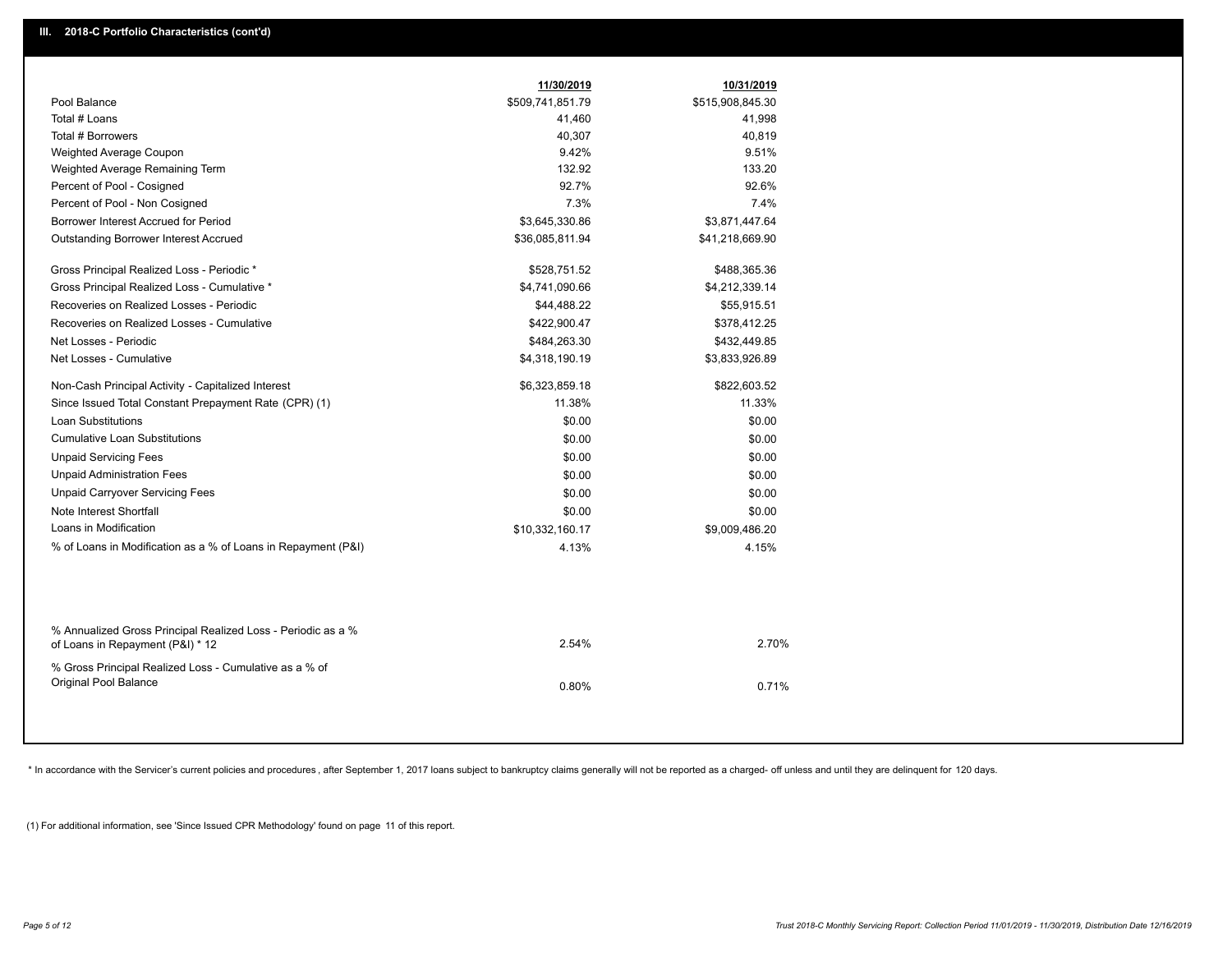#### **Loan Program**  A

|                                    | Weighted<br><b>Average Coupon</b> | # LOANS     | <b>\$ AMOUNT</b> | $%$ *     |
|------------------------------------|-----------------------------------|-------------|------------------|-----------|
| - Smart Option Interest-Only Loans | 8.17%                             | 10,012      | \$96,800,144.99  | 18.990%   |
| - Smart Option Fixed Pay Loans     | 9.37%                             | 10,402      | \$154,832,343.37 | 30.375%   |
| - Smart Option Deferred Loans      | 9.74%                             | 21,046      | \$258,109,363.43 | 50.635%   |
| - Other Loan Programs              | $0.00\%$                          | $\mathbf 0$ | \$0.00           | $0.000\%$ |
| <b>Total</b>                       | $9.33\%$                          | 41,460      | \$509,741,851.79 | 100.000%  |

\* Percentages may not total 100% due to rounding

B

C

**Index Type**

|                       | Weighted<br><b>Average Coupon</b> | # LOANS | <b>\$ AMOUNT</b> | $%$ *    |
|-----------------------|-----------------------------------|---------|------------------|----------|
| - Fixed Rate Loans    | 9.48%                             | 12,865  | \$166,158,682.93 | 32.597%  |
| - LIBOR Indexed Loans | 9.26%                             | 28,595  | \$343,583,168.86 | 67.403%  |
| - Other Index Rates   | $0.00\%$                          |         | \$0.00           | 0.000%   |
| Total                 | $9.33\%$                          | 41,460  | \$509,741,851.79 | 100.000% |

\* Percentages may not total 100% due to rounding

### **Weighted Average Recent FICO**

| (2)<br>Wtd Avg Recent FICO Band | # LOANS | <b>S AMOUNT</b>  | $%$ *     |
|---------------------------------|---------|------------------|-----------|
| $0 - 639$                       | 2,856   | \$31,792,556.98  | 6.237%    |
| 640 - 669                       | 2,486   | \$28,486,099.13  | 5.588%    |
| 670 - 699                       | 4,767   | \$59,951,174.96  | 11.761%   |
| 700 - 739                       | 9,319   | \$117,890,642.16 | 23.128%   |
| $740 +$                         | 22,030  | \$271,609,424.79 | 53.284%   |
| $N/A$ <sub>(1)</sub>            | 2       | \$11,953.77      | $0.002\%$ |
| Total                           | 41,460  | \$509,741,851.79 | 100.000%  |

WAC reflects WAC3

To conform with company standard reporting these sections now include Princial and Interest Accrued to Capitalize .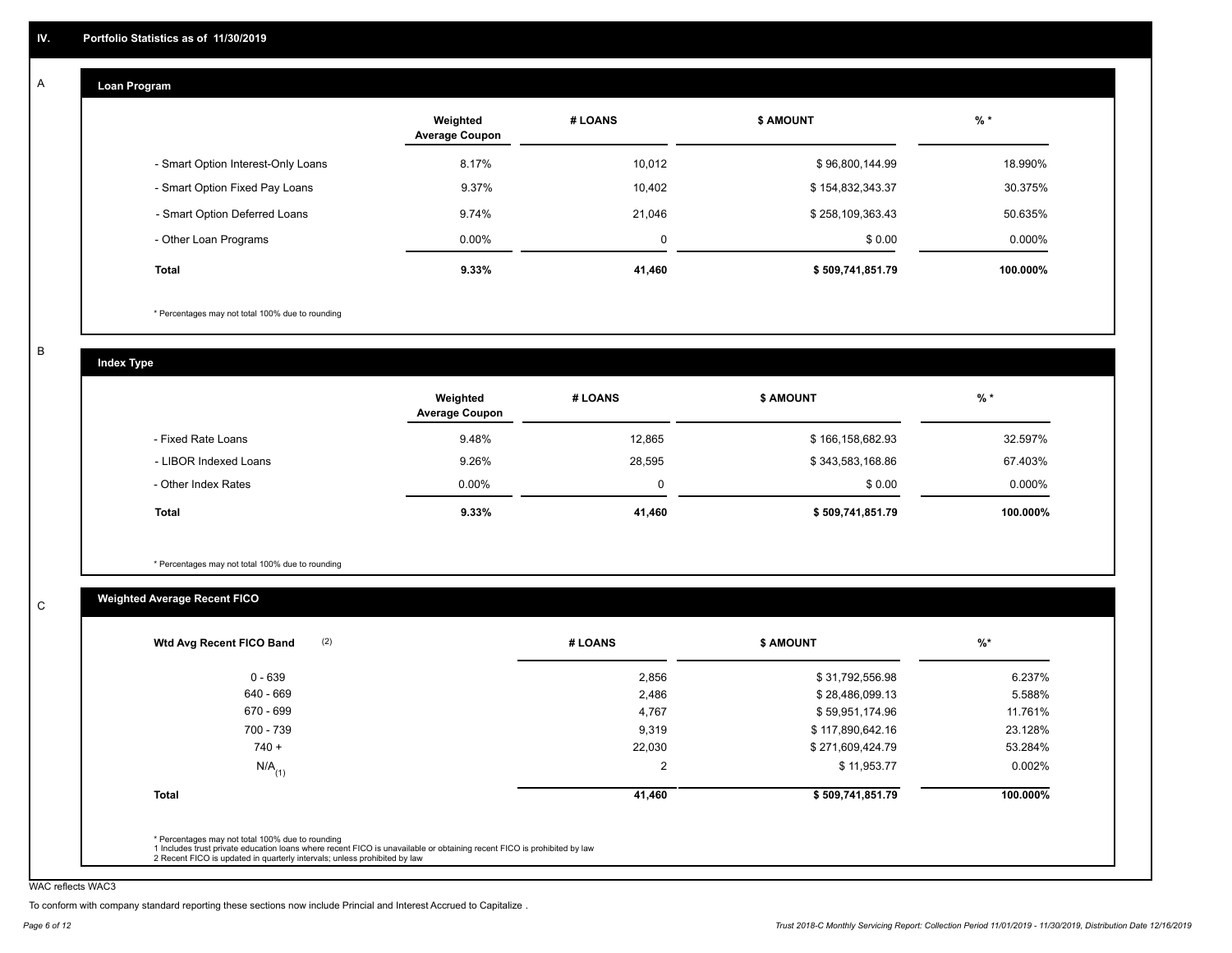| V. |       | 2018-C Reserve Account and Principal Distribution Calculations                  |                  |  |
|----|-------|---------------------------------------------------------------------------------|------------------|--|
| Α. |       | <b>Reserve Account</b>                                                          |                  |  |
|    |       | Specified Reserve Account Balance                                               | \$1,508,827.00   |  |
|    |       | Actual Reserve Account Balance                                                  | \$1,508,827.00   |  |
| В. |       | <b>Principal Distribution Amount</b>                                            |                  |  |
|    | i.    | Class A Notes Outstanding                                                       | \$381,326,999.85 |  |
|    | ii.   | Pool Balance                                                                    | \$509,741,851.79 |  |
|    | iii.  | First Priority Principal Distribution Amount (i - ii)                           | \$0.00           |  |
|    | iv.   | Class A and B Notes Outstanding                                                 | \$421,326,999.85 |  |
|    | ٧.    | First Priority Principal Distribution Amount                                    | \$0.00           |  |
|    | vi.   | Pool Balance                                                                    | \$509,741,851.79 |  |
|    | vii.  | Specified Overcollateralization Amount                                          | \$127,435,462.95 |  |
|    | viii. | Regular Principal Distribution Amount (if (iv > 0, (iv - v) - (vi - vii))       | \$39,020,611.01  |  |
|    | ix.   | Pool Balance                                                                    | \$509,741,851.79 |  |
|    | Х.    | 10% of Initial Pool Balance                                                     | \$59,551,785.83  |  |
|    | xi.   | First Priority Principal Distribution Amount                                    | \$0.00           |  |
|    | xii.  | Regular Principal Distribution Amount                                           | \$39,020,611.01  |  |
|    | xiii. | Available Funds (after payment of waterfall items A through I)                  | \$0.00           |  |
|    | xiv.  | Additional Principal Distribution Amount (if(vi <= x,min(xiii, vi - xi - xii))) | \$0.00           |  |
|    |       |                                                                                 |                  |  |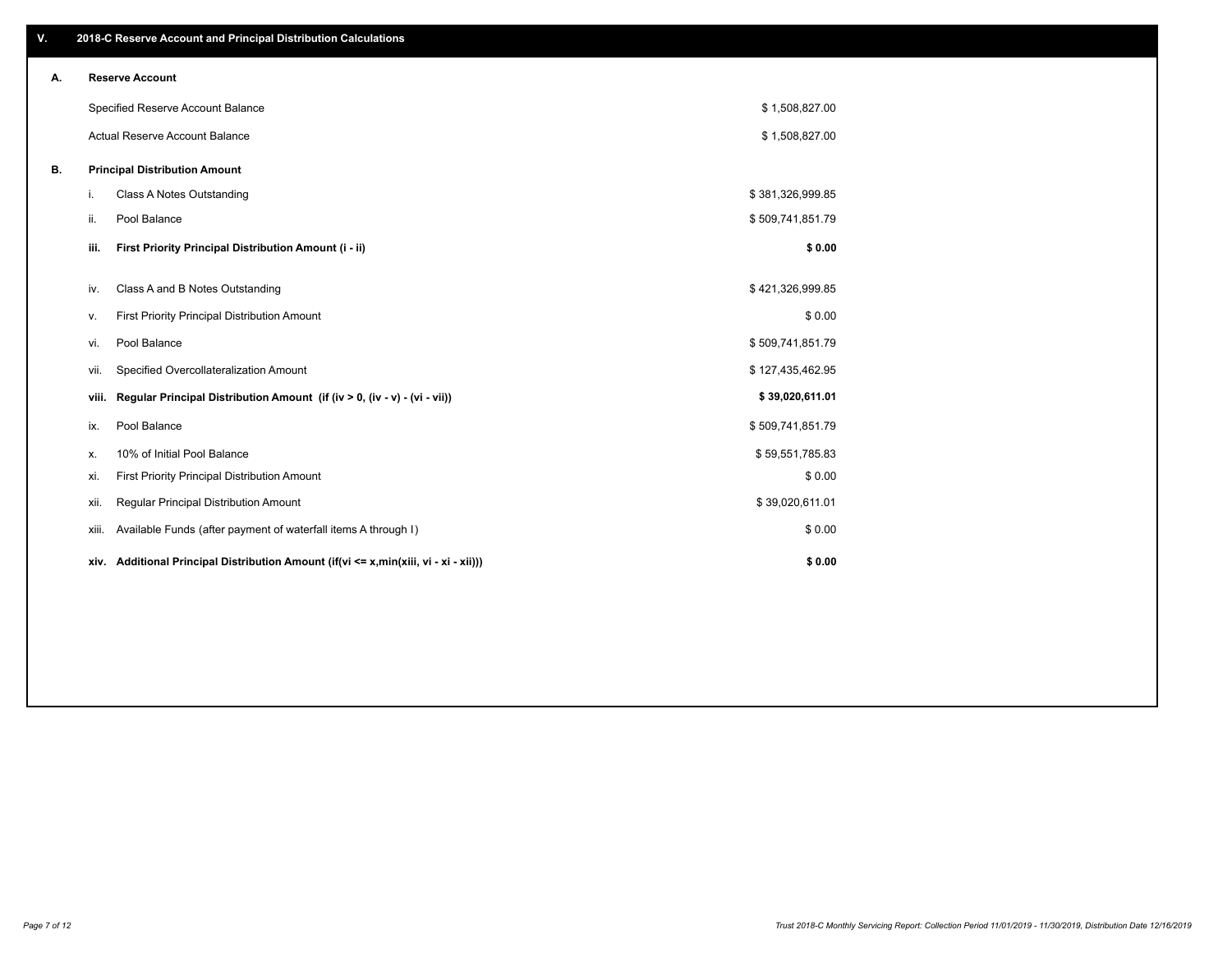|              |                                                                                   | Paid                 | <b>Funds Balance</b>             |
|--------------|-----------------------------------------------------------------------------------|----------------------|----------------------------------|
|              | <b>Total Available Funds</b>                                                      |                      | \$9,264,302.31                   |
| A            | <b>Trustee Fees</b>                                                               | \$18,375.00          | \$9,245,927.31                   |
| В            | <b>Servicing Fees</b>                                                             | \$318,268.62         | \$8,927,658.69                   |
| C            | i. Administration Fees<br>ii. Unreimbursed Administrator Advances plus any Unpaid | \$8,333.00<br>\$0.00 | \$8,919,325.69<br>\$8,919,325.69 |
| D            | Class A Noteholders Interest Distribution Amount                                  | \$993,027.09         | \$7,926,298.60                   |
| E.           | <b>First Priority Principal Payment</b>                                           | \$0.00               | \$7,926,298.60                   |
| F.           | Class B Noteholders Interest Distribution Amount                                  | \$133,333.33         | \$7,792,965.27                   |
| G            | <b>Reinstatement Reserve Account</b>                                              | \$0.00               | \$7,792,965.27                   |
| H            | <b>Regular Principal Distribution</b>                                             | \$7,792,965.27       | \$0.00                           |
| $\mathbf{I}$ | <b>Carryover Servicing Fees</b>                                                   | \$0.00               | \$0.00                           |
| J            | Additional Principal Distribution Amount                                          | \$0.00               | \$0.00                           |
| Κ            | Unpaid Expenses of Trustee                                                        | \$0.00               | \$0.00                           |
| L            | Unpaid Expenses of Administrator                                                  | \$0.00               | \$0.00                           |
| М            | Remaining Funds to the Residual Certificateholders                                | \$0.00               | \$0.00                           |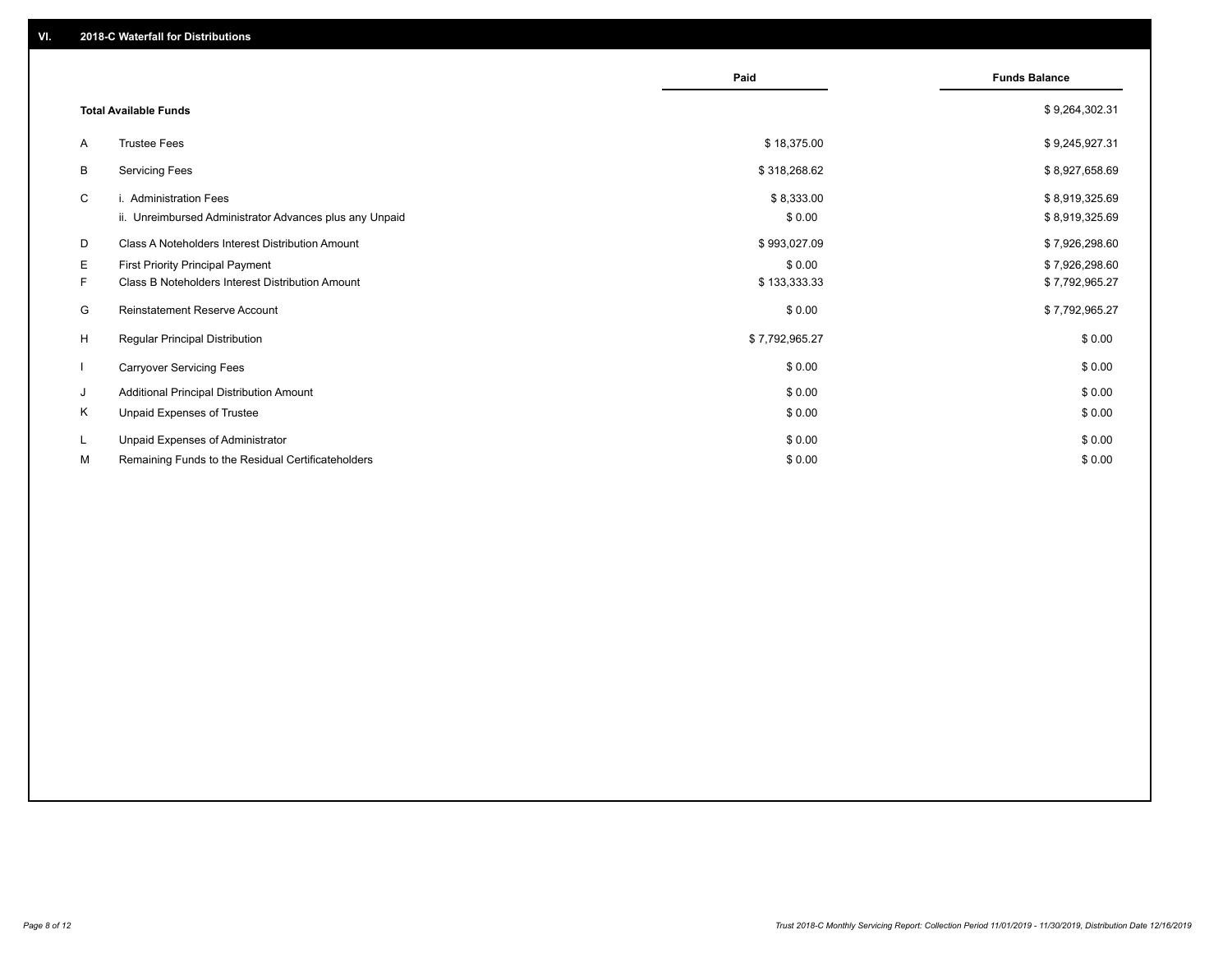| <b>Distribution Amounts</b>                                |                         |                         |                         |
|------------------------------------------------------------|-------------------------|-------------------------|-------------------------|
|                                                            | A <sub>1</sub>          | A <sub>2</sub> A        | A <sub>2</sub> B        |
| Cusip/Isin                                                 | 78449QAA5               | 78449QAB3               | 78449QAC1               |
| <b>Beginning Balance</b>                                   | \$54,326,999.85         | \$219,000,000.00        | \$108,000,000.00        |
| Index                                                      | <b>LIBOR</b>            | <b>FIXED</b>            | <b>LIBOR</b>            |
| Spread/Fixed Rate                                          | 0.30%                   | 3.63%                   | 0.75%                   |
| Record Date (Days Prior to Distribution)                   | 1 NEW YORK BUSINESS DAY | 1 NEW YORK BUSINESS DAY | 1 NEW YORK BUSINESS DAY |
| <b>Accrual Period Begin</b>                                | 11/15/2019              | 11/15/2019              | 11/15/2019              |
| <b>Accrual Period End</b>                                  | 12/16/2019              | 12/15/2019              | 12/16/2019              |
| Daycount Fraction                                          | 0.08611111              | 0.08333333              | 0.08611111              |
| Interest Rate*                                             | 2.06538%                | 3.63000%                | 2.51538%                |
| <b>Accrued Interest Factor</b>                             | 0.001778522             | 0.003025000             | 0.002166022             |
| <b>Current Interest Due</b>                                | \$96,621.75             | \$662,475.00            | \$233,930.34            |
| Interest Shortfall from Prior Period Plus Accrued Interest | $\frac{1}{2}$           | $\frac{2}{3}$ -         | $\mathsf{\$}$ -         |
| <b>Total Interest Due</b>                                  | \$96,621.75             | \$662,475.00            | \$233,930.34            |
| <b>Interest Paid</b>                                       | \$96,621.75             | \$662,475.00            | \$233,930.34            |
| <b>Interest Shortfall</b>                                  | $\mathsf{\$}$ -         | $\frac{1}{2}$           | $$ -$                   |
| <b>Principal Paid</b>                                      | \$7,792,965.27          | $\mathsf{\$}$ -         | $$ -$                   |
| <b>Ending Principal Balance</b>                            | \$46,534,034.58         | \$219,000,000.00        | \$108,000,000.00        |
| Paydown Factor                                             | 0.044028052             | 0.000000000             | 0.000000000             |
| <b>Ending Balance Factor</b>                               | 0.262904150             | 1.000000000             | 1.000000000             |

\* Pay rates for Current Distribution. For the interest rates applicable to the next distribution date, please see https://www.salliemae.com/about/investors/data/SMBabrate.txt.

**VII. 2018-C Distributions**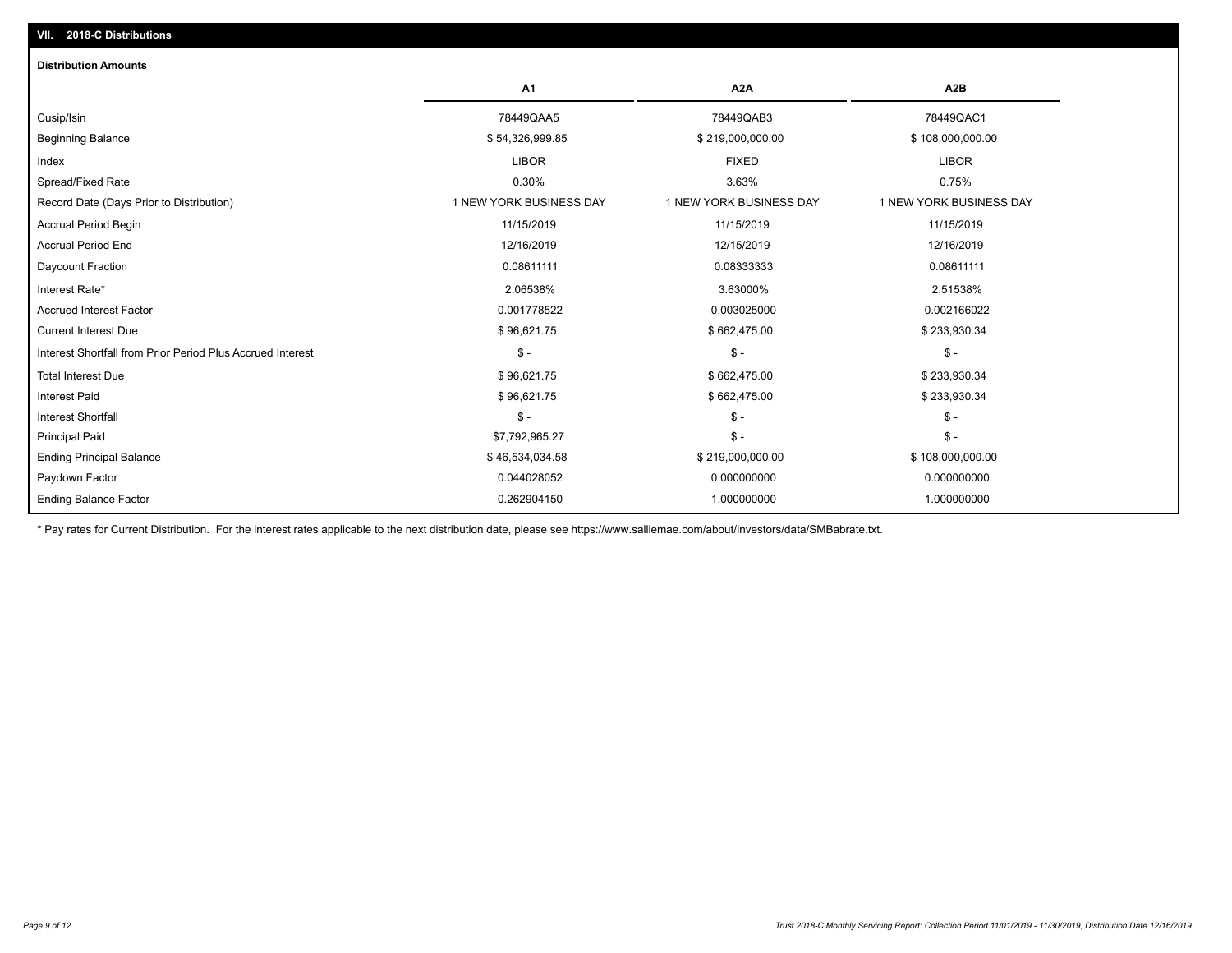| VII. ZU 10-U DISTIBUTURIS                                  |                         |
|------------------------------------------------------------|-------------------------|
| <b>Distribution Amounts</b>                                |                         |
|                                                            | В                       |
| Cusip/Isin                                                 | 78449QAD9               |
| <b>Beginning Balance</b>                                   | \$40,000,000.00         |
| Index                                                      | <b>FIXED</b>            |
| Spread/Fixed Rate                                          | 4.00%                   |
| Record Date (Days Prior to Distribution)                   | 1 NEW YORK BUSINESS DAY |
| Accrual Period Begin                                       | 11/15/2019              |
| <b>Accrual Period End</b>                                  | 12/15/2019              |
| Daycount Fraction                                          | 0.08333333              |
| Interest Rate*                                             | 4.00000%                |
| <b>Accrued Interest Factor</b>                             | 0.003333333             |
| <b>Current Interest Due</b>                                | \$133,333.33            |
| Interest Shortfall from Prior Period Plus Accrued Interest | $\mathcal{S}$ -         |
| <b>Total Interest Due</b>                                  | \$133,333.33            |
| <b>Interest Paid</b>                                       | \$133,333.33            |
| Interest Shortfall                                         | $\mathcal{S}$ -         |
| <b>Principal Paid</b>                                      | $\frac{1}{2}$           |
| <b>Ending Principal Balance</b>                            | \$40,000,000.00         |
| Paydown Factor                                             | 0.000000000             |
| <b>Ending Balance Factor</b>                               | 1.000000000             |

\* Pay rates for Current Distribution. For the interest rates applicable to the next distribution date, please see https://www.salliemae.com/about/investors/data/SMBabrate.txt.

**VII. 2018-C Distributions**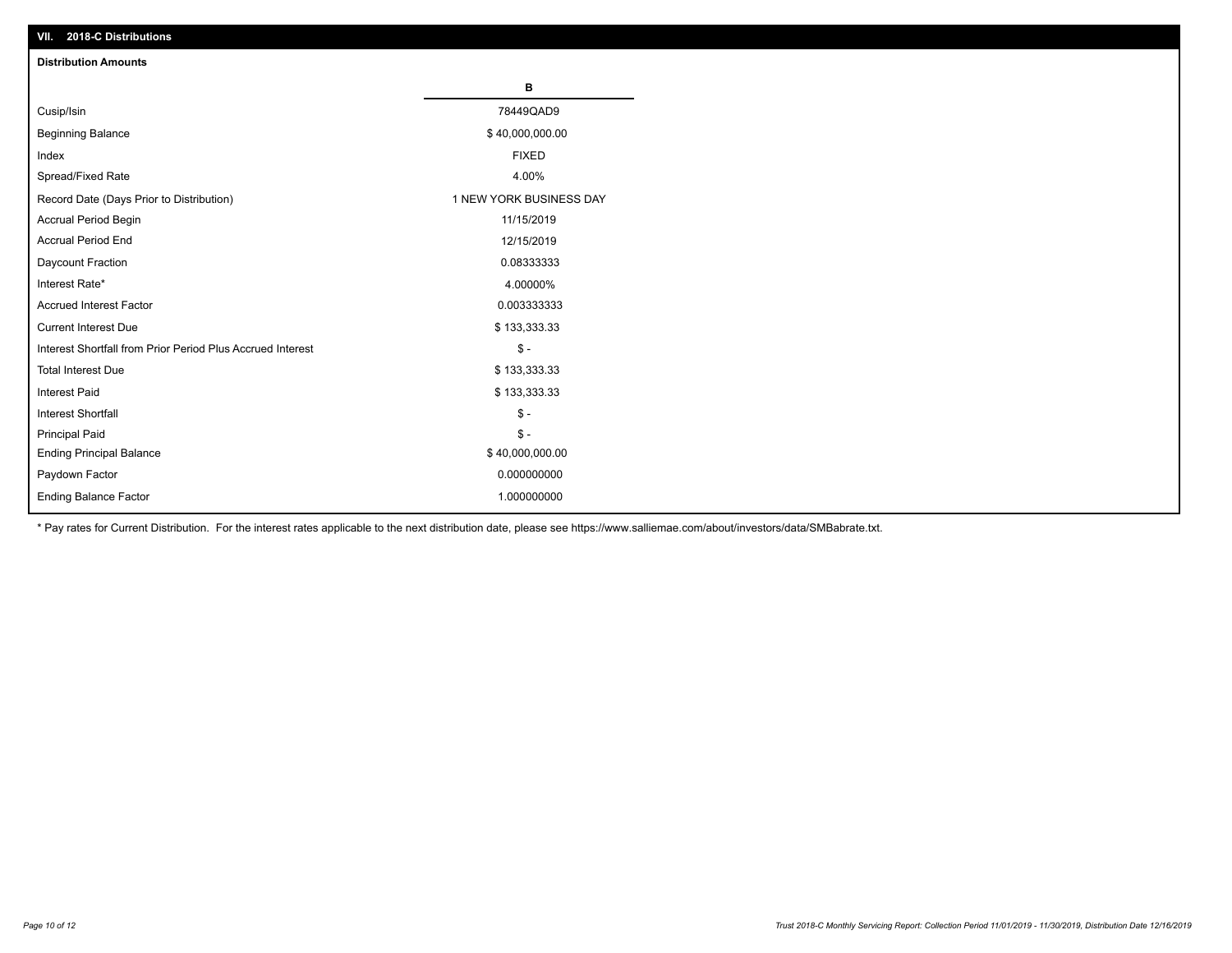#### **Since Issued Total CPR**

$$
\text{total CPR} = 1 - \left(\frac{APB}{PPB}\right)^{\left(\frac{12}{MSC}\right)}
$$

APB = Actual period-end Pool Balance PPB = Projected period-end Pool Balance assuming no prepayments and no defaults Pool Balance = Sum(Principal Balance + Interest Accrued to Capitalize Balance) MSC = Months Since Cut-Off

#### **Since-Issued Total Constant Prepayment Rate (CPR)**

Since-Issued Total CPR measures prepayments, both voluntary and involuntary, for a trust student loan pool over the life of a transaction. For each trust distribution, the actual month-end pool balance is compared against a month-end pool balance originally projected at issuance assuming no prepayments and defaults. For purposes of Since- Issued Total CPR calculations, projected period end pool balance assumes in-school status loans have up to a six month grace period before moving to repayment, grace status loans remain in grace status until their status end date and then to move to full principal and interest repayment, loans subject to interim interest or fixed payments during their in-school and grace period continue paying interim interest or fixed payments until full principal and interest repayment begins, all other trust loans are in full principal and interest repayment status, and that no trust loan in full principal and interest repayment moves from full principal and interest repayment status to any other status.

#### **Weighted Average Coupon**

*WAC1 = APB* ((*CIR*)\*(*APB*))





APB = Actual period-end Pool Balance

CIR = Average of the Contractual Interest Rate (1)

APCL = Average of the Applicable Interest Rate (2)

ACTL = Average of the Actual Interest Rate (3)

#### **Weighted Average Coupon (WAC)**

(1) Contractual Interest Rate represents the interest rate indicated in the Promissory Note

(2) Appliclable Interest Rate represents the interest rate after rate reductions, if applicable, are applied

(3) Actual Interest Rate represents the interest rate when borrower incentive programs and rate reductions, if applicable, are applied